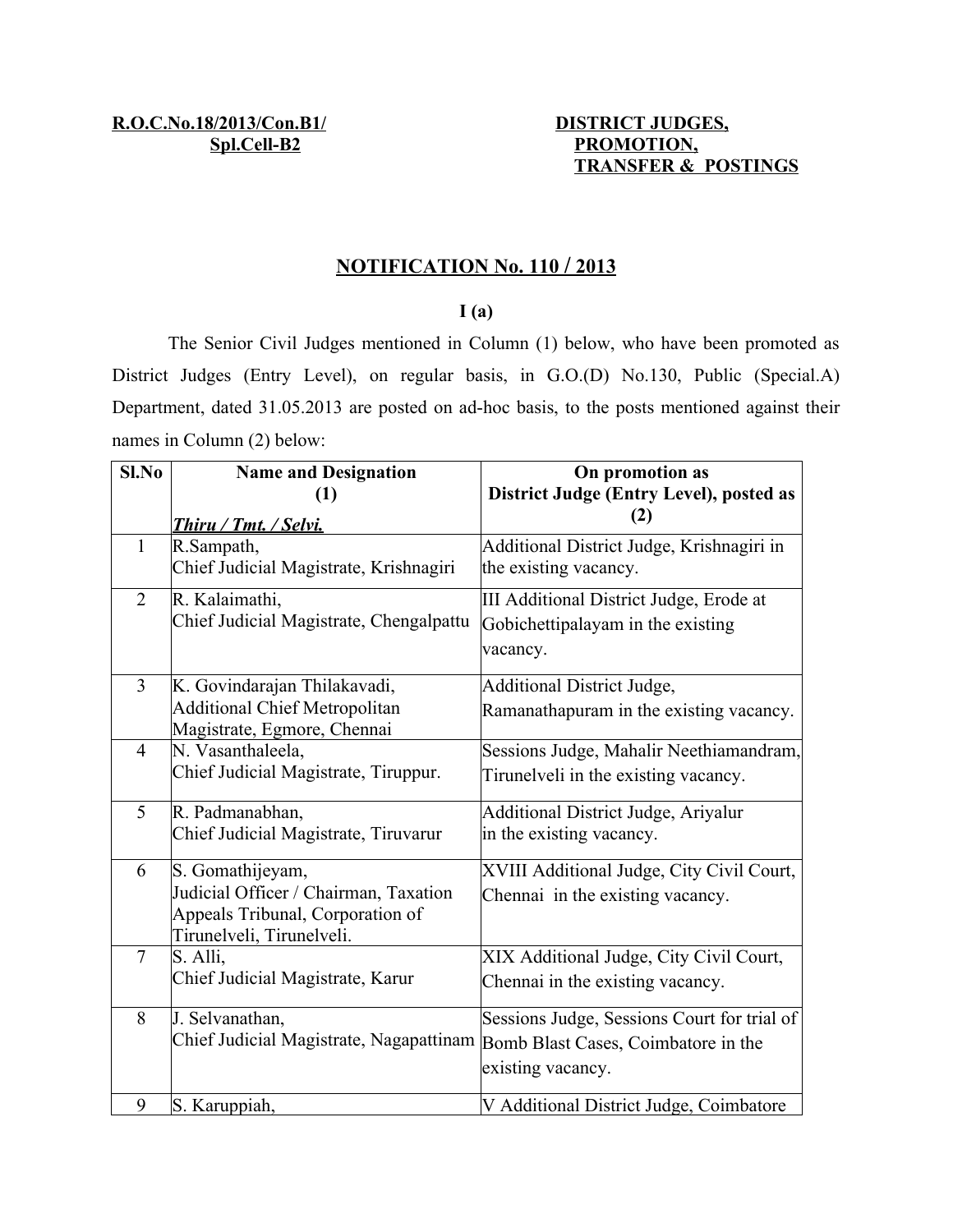| Sl.No | <b>Name and Designation</b>            | On promotion as                          |
|-------|----------------------------------------|------------------------------------------|
|       | (1)                                    | District Judge (Entry Level), posted as  |
|       | Thiru / Tmt. / Selvi.                  | (2)                                      |
| 10    | R. Ramaswamy,                          | IX Additional Judge (CBI Cases), City    |
|       | I Additional Sub Judge, Villupuram.    | Civil Court, Chennai in the existing     |
|       |                                        | vacancy.                                 |
| 11    | A. Thiruneelaprasad,                   | Sessions Judge, Mahalir Neethiamandram,  |
|       | Chief Judicial Magistrate, Villupuram. | Tiruchirappalli in the existing vacancy. |
| 12    | K.T. Stalin Selvaraj,                  | Additional District Judge, Virudhunagar  |
|       | Sub Judge, Uthamapalayam               | vice Thiru P. Nallathambi, transferred.  |
| 13    | C. Thirumagal,                         | Sessions Judge, Mahila Court, Cuddalore  |
|       | Sub Judge, Neyveli.                    | in the existing vacancy.                 |

#### **I (b)**

The Hon'ble The Acting Chief Justice is pleased to make the following appointment in the High Court, Madras :

Thiru V.P. Raveendran, Principal Sub Judge, Villupuram, who has been promoted as District Judge (Entry Level), on regular basis, in G.O.(D) No.130, Public (Special.A) Department, dated 31.05.2013 is posted on ad-hoc basis, on other duty as Additional Registrar (Vigilance), High Court, Madras in the existing vacancy.

#### **I (c)**

The aforesaid promotee District Judges are given postings on ad-hoc basis only, though they are ordered to be promoted on regular basis, with a condition that they should not claim seniority over and above the District Judges to be appointed by direct recruitment shortly.

#### **II (a)**

In partial modification of the orders issued in High Court's Notification No.106/2013, dated 12.06.2013, the following revised orders are issued :

The Senior Civil Judges mentioned in Column (1) below, who have been

...2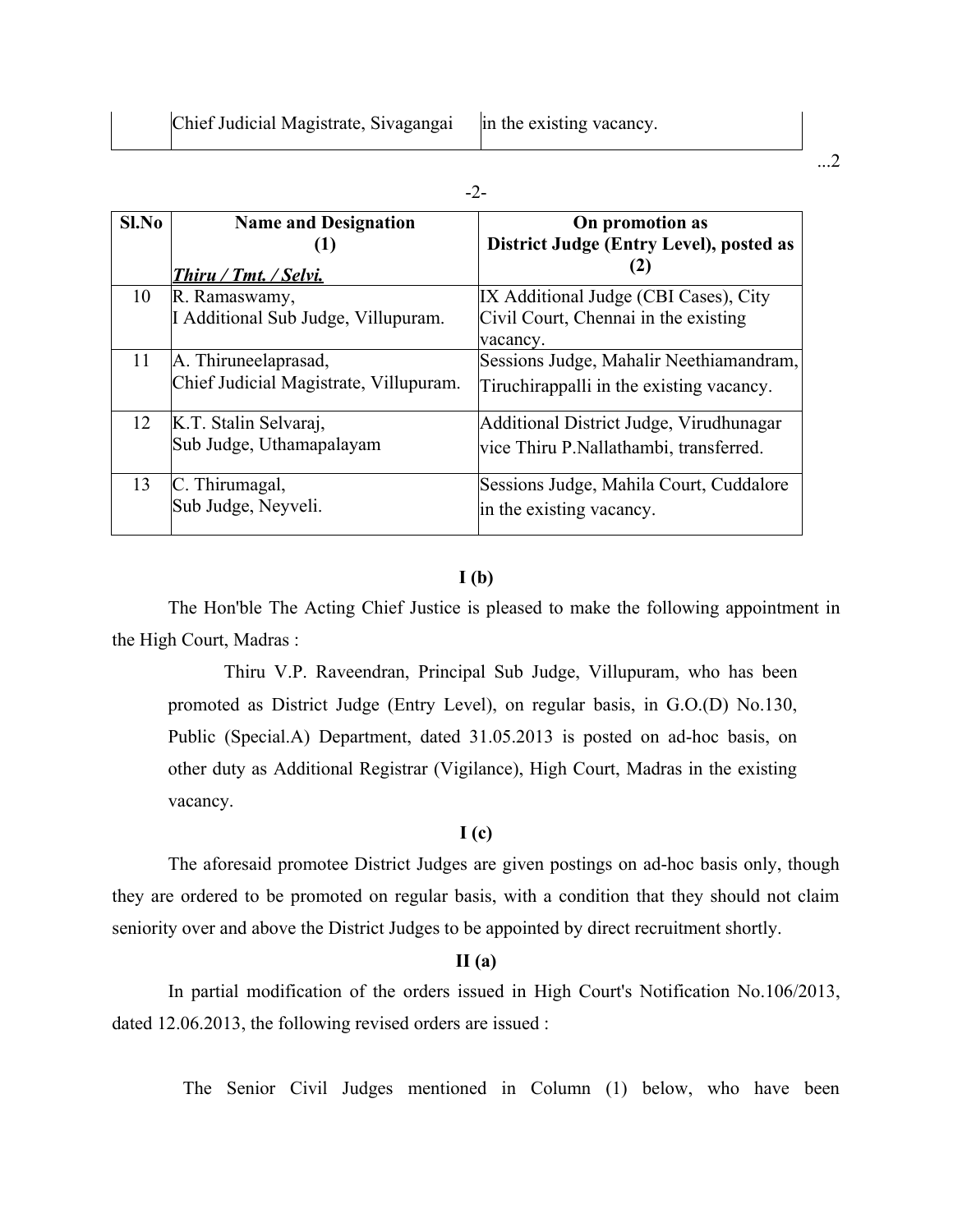promoted as District Judges (Entry Level), on regular basis, in G.O.(D) No.130, Public (Special.A) Department, dated 31.05.2013 are posted to the posts mentioned against their

....3

-3-

names in Column (2) below :

| $Sl$ . No      | <b>Name and Designation</b> | <b>Transferred and posted as</b><br>(2)  |
|----------------|-----------------------------|------------------------------------------|
|                | Thiru / Tmt. / Selvi.       |                                          |
| 1              | M.Gunasekaran,              | X Additional Judge, City Civil Court,    |
|                | Chief Judicial Magistrate,  | Chennai vice Thiru S. Sengottaiyan,      |
|                | Dharmapuri.                 | transferred.                             |
| $\overline{2}$ | A.Manivel,                  | XV Additional Judge, City Civil Court,   |
|                | Chief Judicial Magistrate,  | Chennai vice Tmt. A. Kayalvizhi,         |
|                | Tiruvannamalai.             | transferred.                             |
| 3              | K.V.Senthurpandian,         | XVI Additional Judge, City Civil Court,  |
|                | Chief Judicial Magistrate,  | Chennai in the existing vacancy.         |
|                | Coimbatore.                 |                                          |
| 4              | S. Senthil Kumaresan,       | XVII Additional Judge, City Civil Court, |
|                | Chief Judicial Magistrate,  | Chennai in the existing vacancy.         |
|                | Salem.                      |                                          |

(This cancels the order of postings issued in respect of aforesaid Promotee District Judges, vide Serial Nos.2, 5, 6 and 15 in I (a) in the High Court's Notification No.106/2013, dated 12.06.2013.)

#### **II (b)**

The District Judges mentioned in Column (1) below are transferred and posted to the posts mentioned against their names in Column (2) below:

| Sl.No | <b>Name and Designation</b> | <b>Transferred and posted as</b>        |
|-------|-----------------------------|-----------------------------------------|
|       |                             | (2)                                     |
|       | Thiru / Tmt. / Selvi.       |                                         |
|       | S. Somasekaran,             | I Additional Judge (TADA), City Civil   |
|       | II Additional Judge,        | Court, Chennai in the existing vacancy. |
|       | City Civil Court, Chennai.  |                                         |
|       | N.Rajasekar,                | II Additional Judge, City Civil Court,  |
|       | III Additional Judge,       | Chennai vice Thiru S.Somasekaran,       |
|       | City Civil Court, Chennai.  |                                         |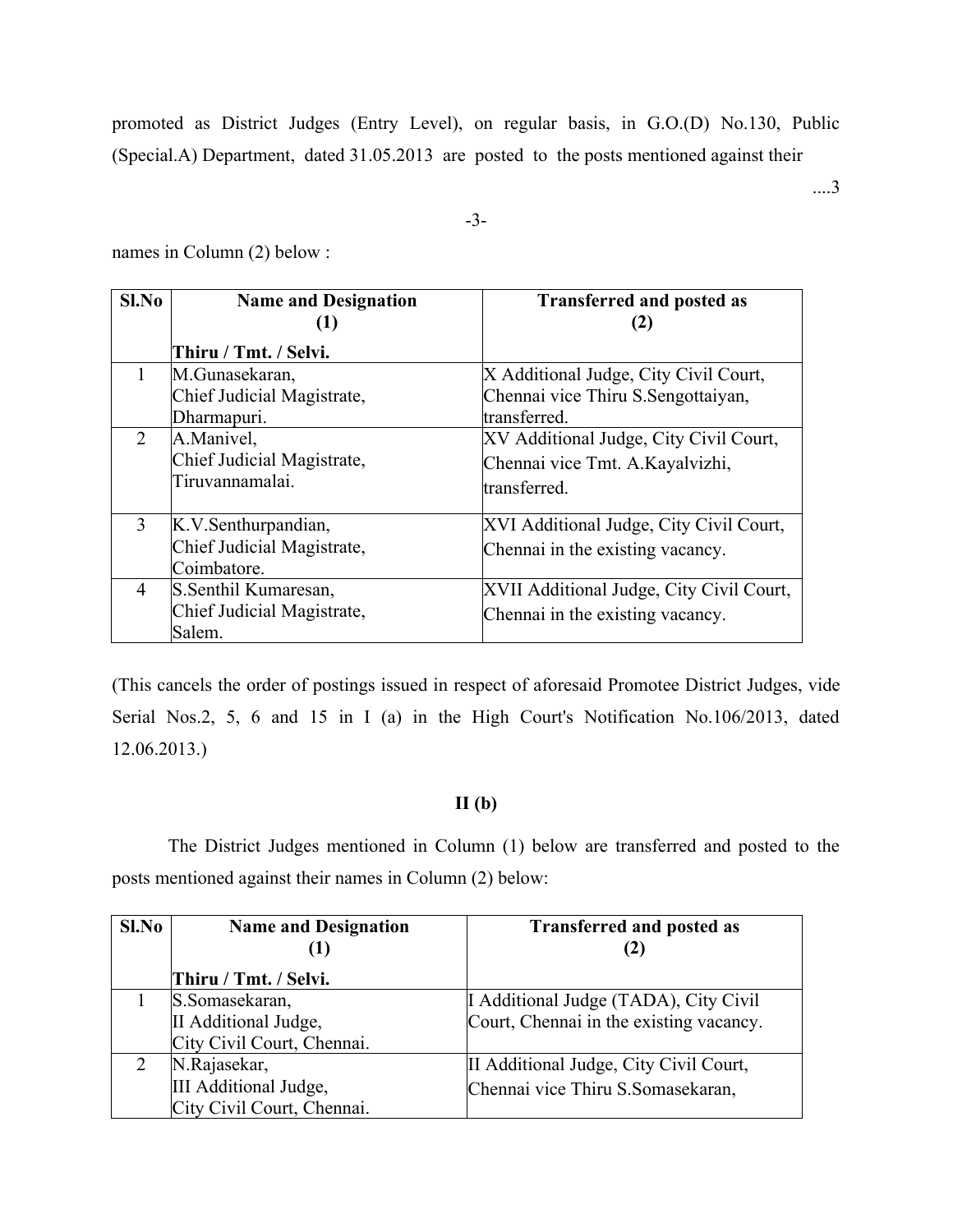|                                                                       | transferred.                                                               |  |
|-----------------------------------------------------------------------|----------------------------------------------------------------------------|--|
| G.Palaniappan,<br>VII Additional Judge,<br>City Civil Court, Chennai. | IV Additional Judge, City Civil Court,<br>Chennai in the existing vacancy. |  |
|                                                                       |                                                                            |  |

| Sl.No | <b>Name and Designation</b><br>$\bf(1)$ | <b>Transferred and posted as</b>        |
|-------|-----------------------------------------|-----------------------------------------|
|       | Thiru / Tmt. / Selvi.                   |                                         |
|       | S. Sengottaiyan,                        | V Additional Judge (TADA), City Civil   |
|       | X Additional Judge,                     | Court, Chennai in the existing vacancy. |
|       | City Civil Court, Chennai.              |                                         |
| 5     | A.Kayalvizhi,                           | VII Additional Judge, City Civil Court, |
|       | XV Additional Judge,                    | Chennai vice Thiru G.Palaniappan,       |
|       | City Civil Court, Chennai.              | transferred.                            |

## HIGH COURT, MADRAS. Sd/- P.KALAIYARASAN, DATED: 14.06.2013. States and states are stated as a state of the states and states are stated by REGISTRAR GENERAL REGISTRAR GENERAL

#### -4-